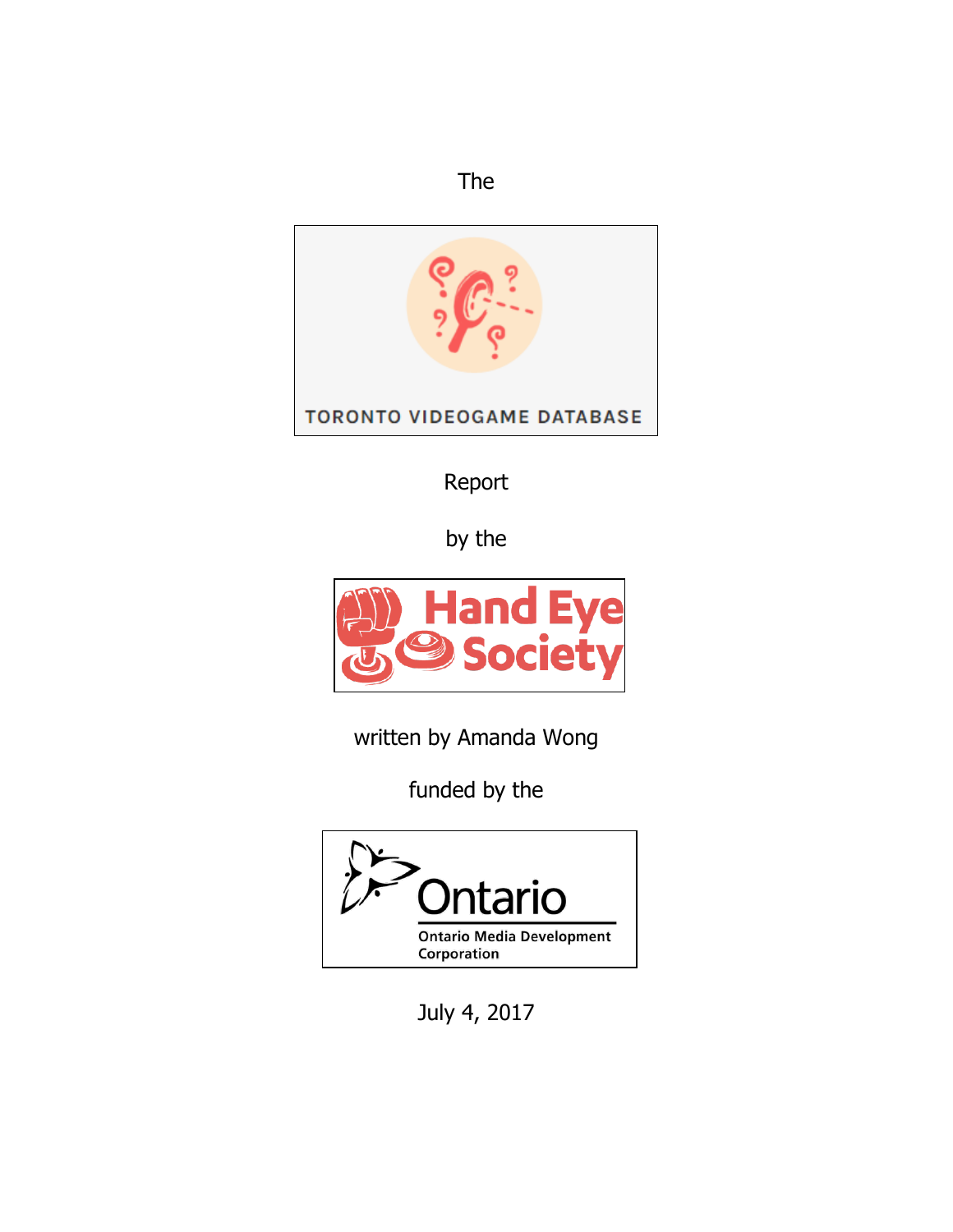## **Acknowledgement**

Funding for this project was provided by the Ontario Media Development Corporation (OMDC). The Hand Eye Society would like to thank and acknowledge the financial support received by the OMDC. Any opinions, findings, conclusions, or recommendations expressed in this material are those of the author and do not necessarily reflect the views of the Ontario Media Development Corporation of the Government of Ontario. The Government of Ontario and its agencies are in no way bound by the recommendations contained in this document.

Over the past year, we have recruited many hard-working volunteers who have given up their time, work, and knowledge to help us meet our goal of 1000 entries. A majority of our volunteers are either Hand Eye members or have heard of our organization. We have had students, academics, game-makers, game-enthusiasts, and game-organizers contribute to our database. Many volunteers are quite experienced and familiar with the local gaming community, while others have joined to learn more about what Toronto has to offer. We would like to thank these volunteers for their exhaustive support and we hope that they can see their hard work come to fruition.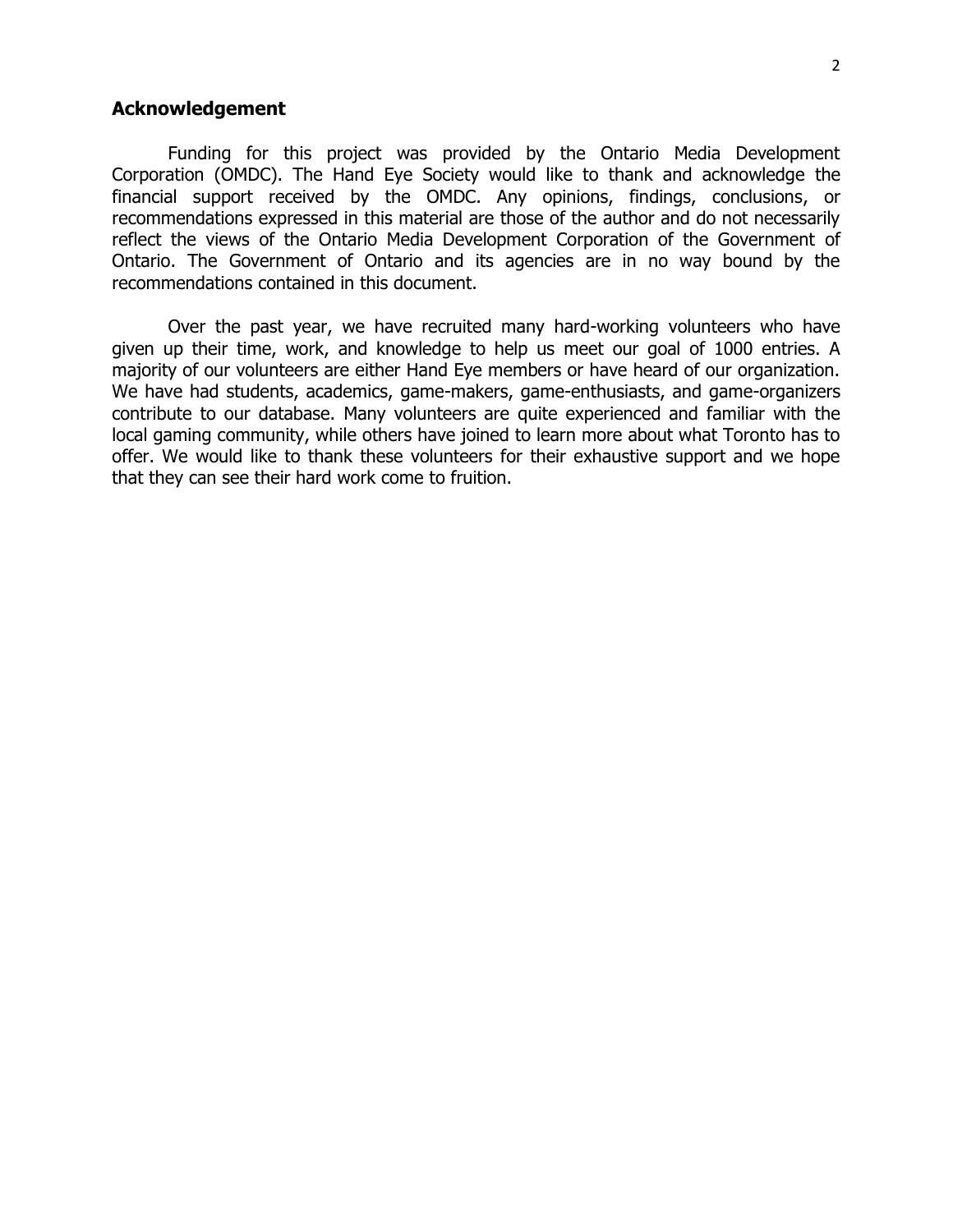# **Table of Contents**

| Abstract                                 | $\overline{4}$ |
|------------------------------------------|----------------|
| Introduction                             | 5              |
| <b>Creators</b>                          | 6              |
| <b>Yearly Game Releases</b>              | 8              |
| Number of Players                        | 9              |
| Types of Play                            | 10             |
| Game Engines                             | 11             |
| Distribution Channels and Methods        | 12             |
| <b>Platforms</b>                         | 13             |
| Pay Model                                | 14             |
| <b>Tagging System</b>                    | 15             |
| Genres                                   | 16             |
| <b>Styles</b>                            | 17             |
| Communities                              | 18             |
| <b>Themes</b>                            | 19             |
| Conclusions, Reflections, and the Future | 20             |
| Appendix A - Lists of Criterion          | 21             |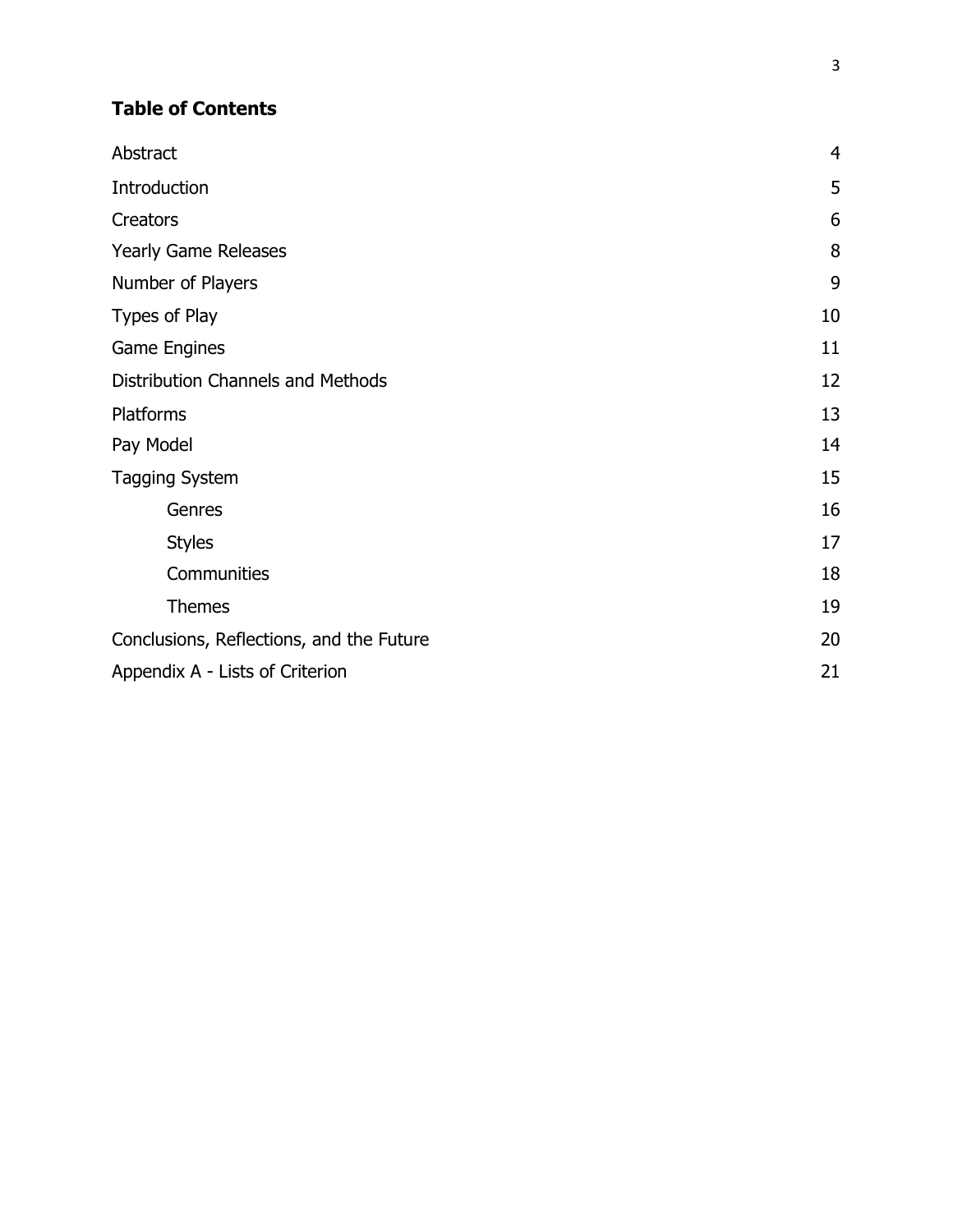### **Abstract**

The objective of the Toronto Videogame Database (TOVGDB) is to include the diverse videogame projects created by game makers across the Greater Toronto Area (GTA). We have gathered information from 1000+ games that have been made over the past 20 years. Our definition of a videogame is an electronic interactive work produced to encourage a player's active participation through a physical interface. They can include interactive walkthroughs, interactive fiction, console videogames, mobile applications, alternative controls, and other alternative interactive media. In addition to this definition, we also look to the creator's expression and definition, as well as completeness and playability of their videogame as inclusive factors for our data collection. After gathering and analyzing the data from the database, a few interesting trends can be made with the my popular forms of gaming platforms to the most used pay models offered. However, it is important to highlight that the conclusions we've made are only representative of the collected data. Further, our data only reflects the criterion that we have chosen to highlight as important videogame attributes. We understand that these results are not representative of all the games that exist in the Greater Toronto Area, as the database is a work-inprogress, however we believe that 1000+ games is a good starting point in mapping its growing games community.

The Hand Eye Society is a Toronto not-for-profit dedicated to supporting and showcasing videogames made primarily as a form of creative expression. We aim to provide exhibition opportunities, education, creative support, mentorship, knowledge sharing, and inspiration to artists, enthusiasts, and the game-curious in Toronto. Founded in 2009, it is one of the first videogame arts organizations of its kind in the world. Its mandate is: to help people make games, to connect independent game makers with each other and with an audience, to foster diversity in game creation, and improve public perception of games as a creative medium.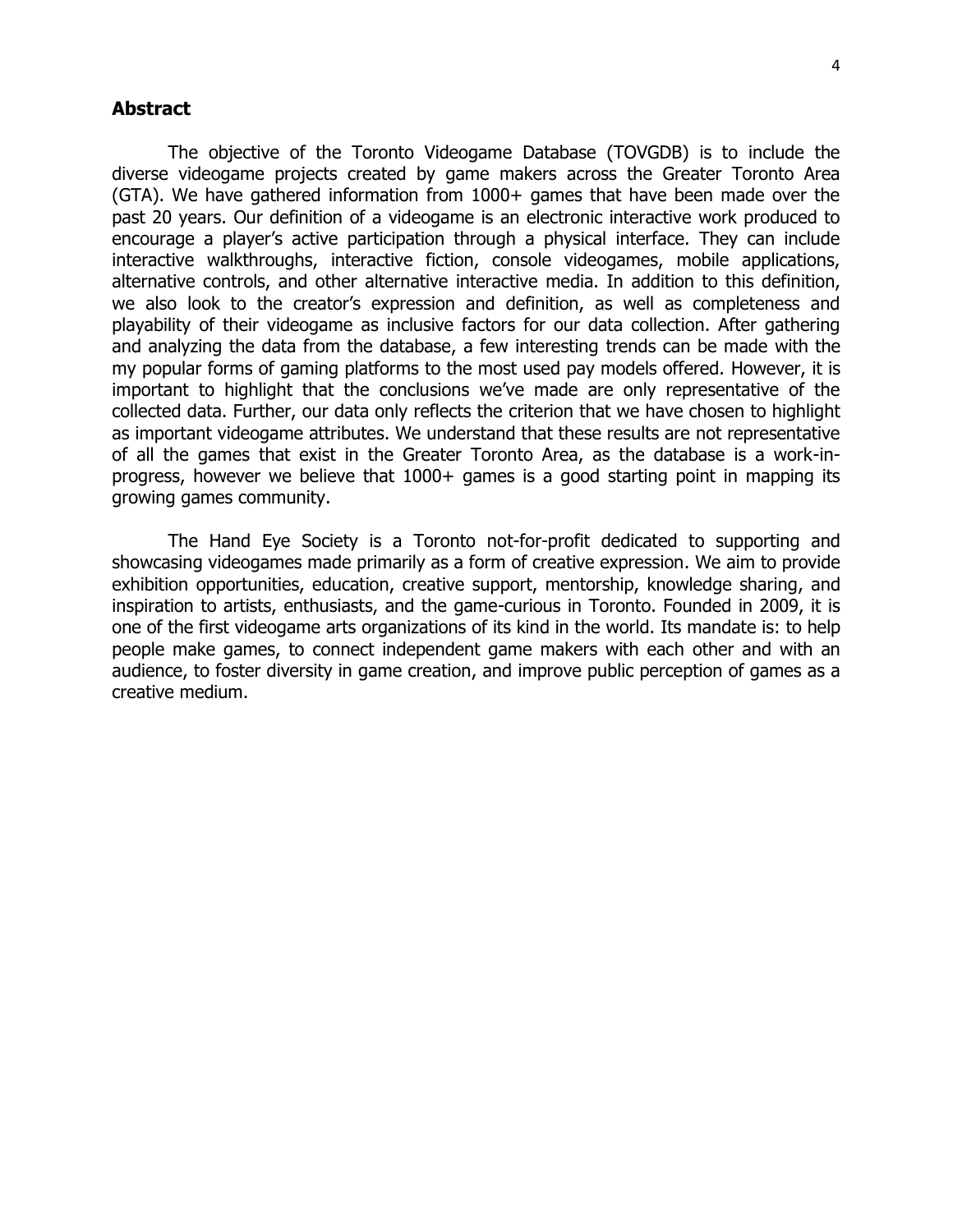# **Introduction**

This project was managed by 6 individuals. Sagan Yee is the project manager and recruited Sean Lerner (database developer), Chris White (design) and Chris J. Young (editor) to develop the database. Amanda Wong and Kai Winter are volunteer coordinators and additional editors who assisted with data entry. Amanda also performed the research and produced the final report. Michael del Grosso worked as an intern to help with supplementary work. This group, along with our volunteers, entered a total of 1021 games into the TOVGDB. A guide was created to outline how to fill in each game entry as a resource to refer to. We also created a Slack channel where we post gatherings, discuss suggestions, and report any bugs. Our main resources are derived from the Toronto Game Devs blog by Stephen Crane, a list of Toronto game companies from gamejobhunter.com, the lists of successful OMDC (Ontario Media Development Corporation) Interactive Digital Media Fund recipients, and the archive of the Toronto Game Jam website.

This report will largely be expressed with quantitative data. As a preliminary report, we think that it is important to outline initial numbers produced from our first round of data entries. Additionally, we think that it is best to assess the current data with quantitative figures to see if there are any growth trends in criteria that may have been missed during this round. It is also easy to visualize the validity of the data when we identify what is missing in each category so that we are able to assess why this has happened. Under these considerations, we will identify how many criterion are unaccounted for to demonstrate the need for further investigation in identifying both existing games in the database and games that have yet to be added. Lastly, this report will briefly touch on final conclusions and future considerations to further the progress of this project.

Each game is linked to multiple criteria under several different categories. Our main entry points include: developers, publishers, series, engines, initial release date, minimum and maximum number of players, types of play, pay models, platforms, types of distribution, distribution channels, and tags (see Tagging System, p.12). Additionally, we have short descriptions, long descriptions, images, videos, links, and sources as main points of entry. This report cannot comment on this secondary list of items as the database does not readily provide any quantitative information for them. This report also does not comment on game series as an entry point due to a very low number of games that actually have a series in the database. Not all fields are required to be filled out as not all information is immediately available to us. However, each entry needs the name of the game and whether or not it is local player or online play where applicable as the bare minimum.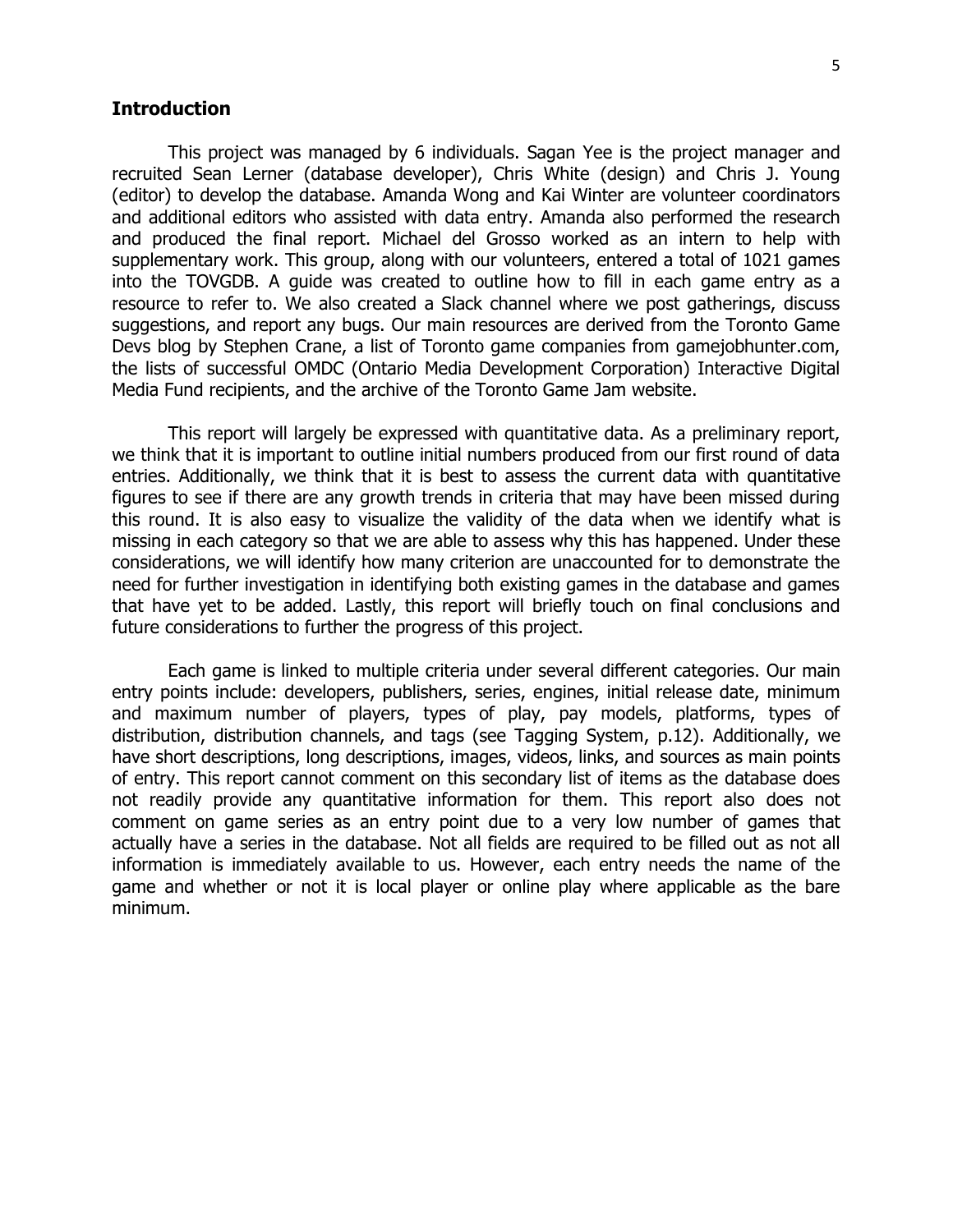|                       | <b>Creators</b>       |              |            |
|-----------------------|-----------------------|--------------|------------|
| Total:                | Average:              | Max:         | Min:       |
| 236 creators          | 3.43 games            | 28 games     | 0 games    |
| Developers of a Game: | Publishers of a Game: | Both:        | Missing:   |
| 812                   | 427                   | 123 creators | 9 creators |

The database holds a total of 236 creators which includes companies, publishers, developers, artists, and people of all backgrounds who are included in the game making process. On average, a creator has produced 3.43 games, with the highest number of games being 28 and the lowest being 0. There are 9 creators that do not have games attached to their names and are therefore not represented in the following data. We have narrowed down our definition of a creator to whether or not they are a developer, a publisher, or both. A developer is one who makes the games whereas a publisher is the one who advertises the games; sometimes people can be both. There are two times as many creators who are more likely to be developers rather than publishers, however a little more than half the creators are both developers and publishers of their own games. Figure 1 are bar graphs of the top 8 developers and publishers. With this data, we can identify an overlap between the two. There are 4 studios (Magitech, Zynga, Stegersaurus Software Inc., netgrind games) that appear as the top developers and publishers of (most of) their own games. Out of both lists, there are 4 solo creators who have made the top 8, and joining them are 8 studios.



Fig. 1. Bar graphs of the top 8 developers and publishers with the most number of games created in the TOVGDB.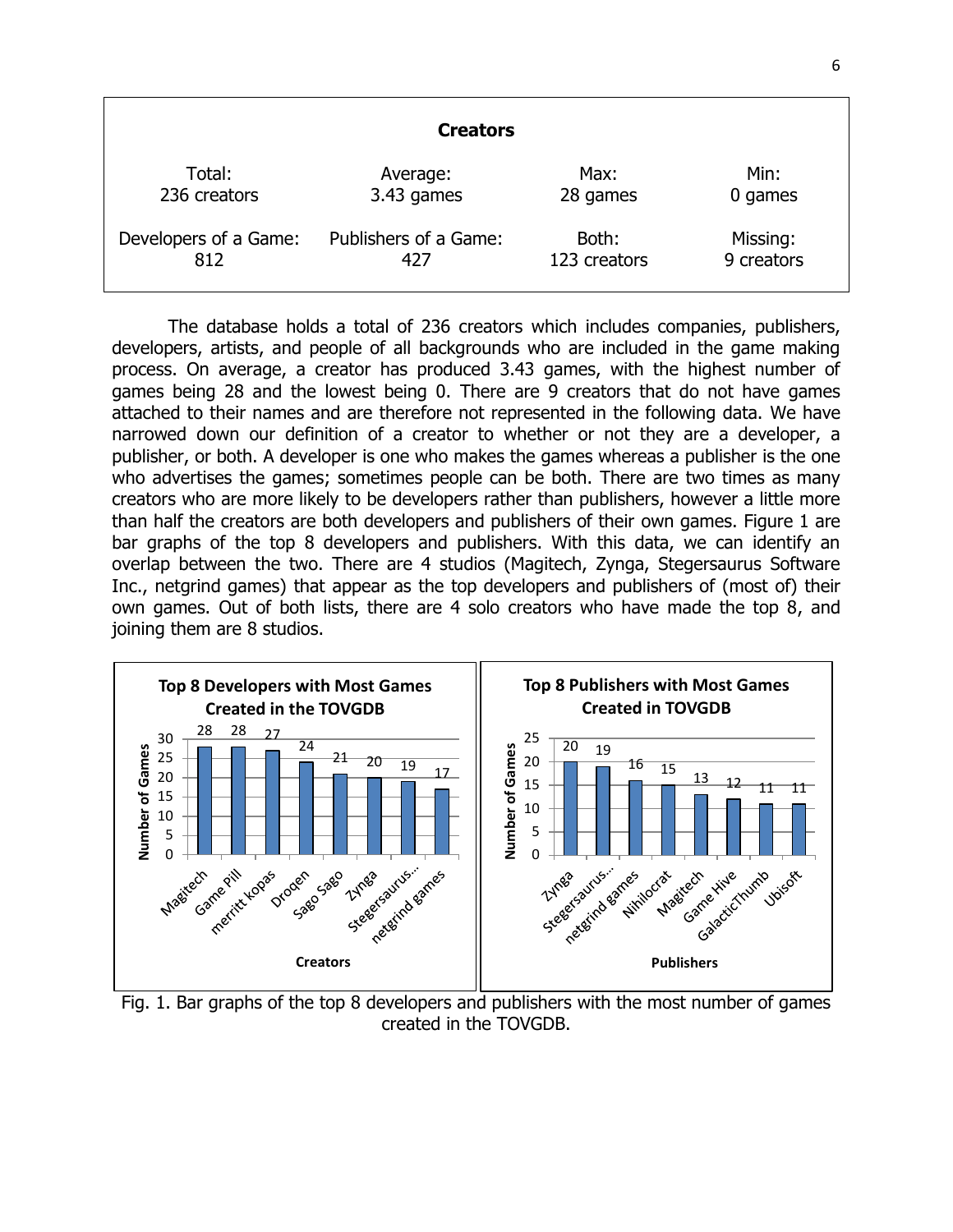When looking at the number of creators who created less than 5 games, it is possible to predict the rate of game development growth in the GTA by looking at potential growth between the number of games creators have made since their first. Figure 2 represents the growth of how many creators continued to make games with a stacked bar graph and line graph. From looking at how many developers have made only one through five games, we can see a 19% increase of creators who have decided to create more games. Approximately 30% of first time game makers continued to make their second game. The growth decreases to 20% after their second game, 10% after their third game, and 5% after their fourth game. After five games, the rate of growth plateaus.



Fig. 2. Graphs displaying growth of new developers after they make their first game.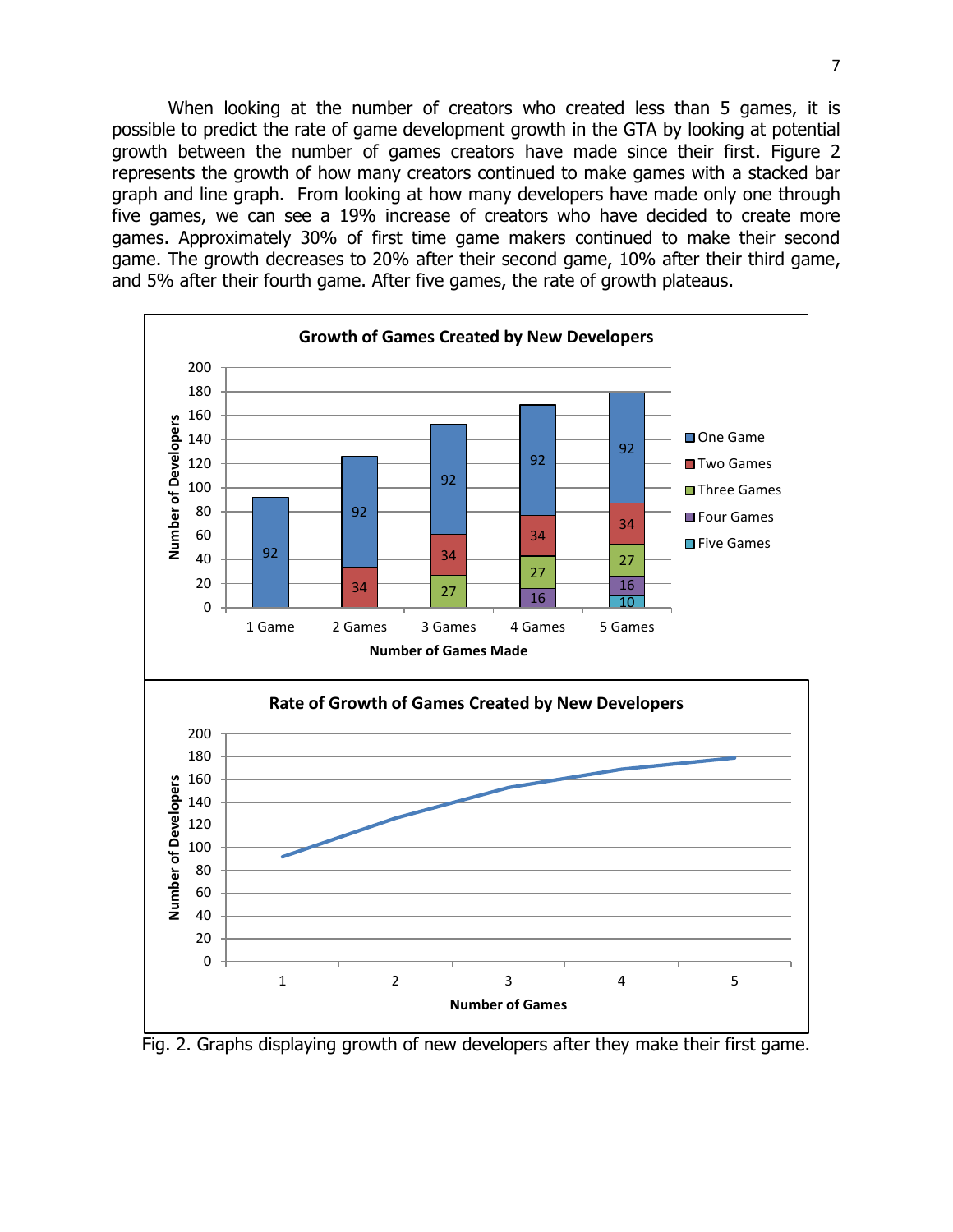|                | <b>Yearly Game Releases</b> |           |
|----------------|-----------------------------|-----------|
| Total:         | Newest:                     | Oldest:   |
| 374 dates      | 2017                        | 1998      |
| Most Releases: | Least Releases:             | Missing:  |
| 2015 (85)      | 2004 and 2000 (1)           | 647 dates |

This analysis of yearly game releases comes from grouping together all the dates of when a game had its first release. A total of 374 dates were recorded in the database however 647 dates are missing. In Figure 3, we see a positive trend of more games being released in recent years. Prior to 2007, there were only a total of 25 entries, with the oldest game dating back to 1998. Although more than half the games in the database are missing dates, a positive trend with a more even distribution would probably exist due to the fact that games are much easier to publish with digital distribution platforms such as Steam or itch.io (see Distribution Channels and Methods, p.9). Another reason that there are more game releases in recent years could be that, due to the increased online presence of games, a post date is more likely to be automatically recorded. It would be up to a creator's discretion to post an exact date or it would be the duty of a publisher to release this information.



Fig. 3. Bar graph depicting the number of game releases over the past 10 years.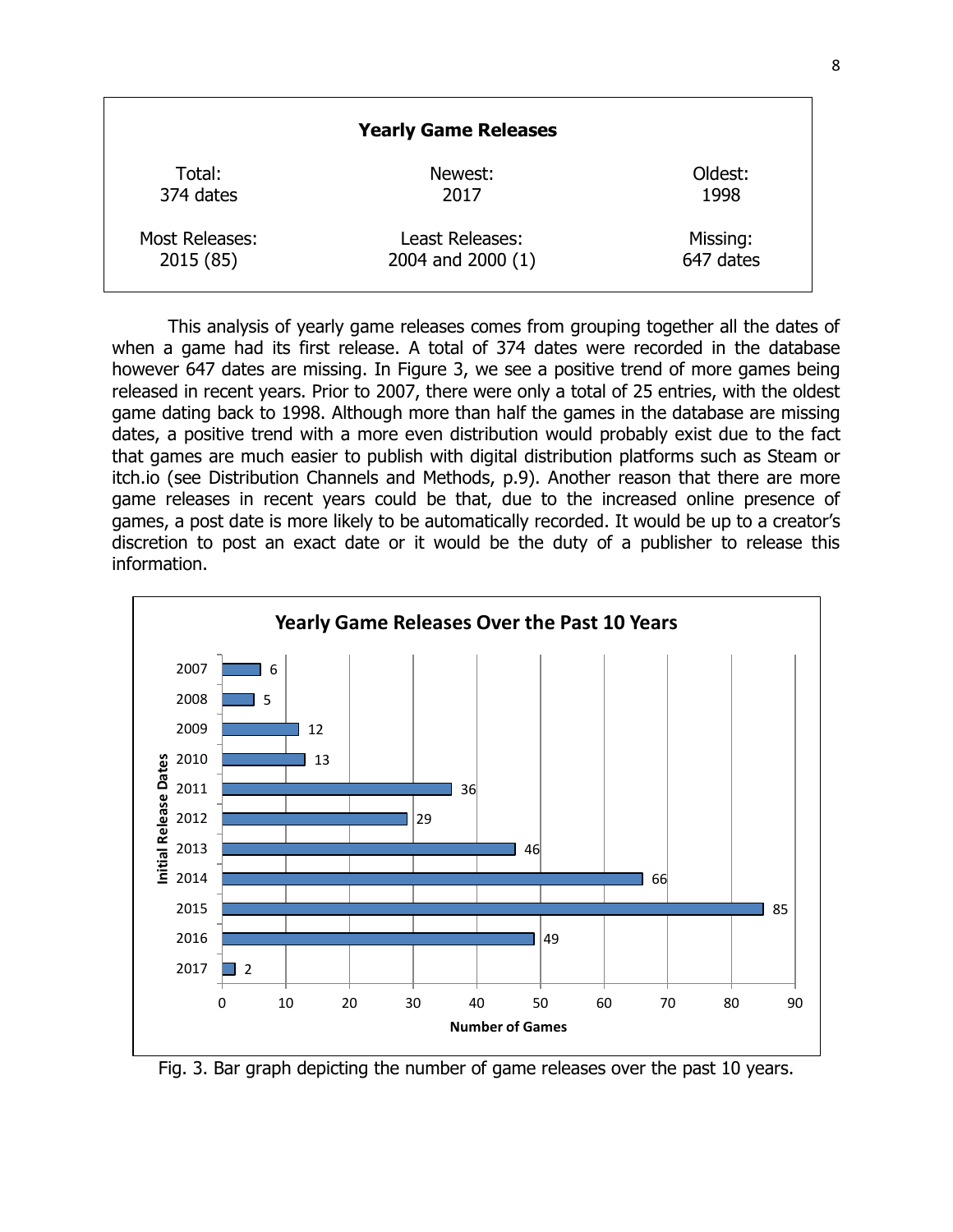|                            | <b>Number of Players</b> |              |               |
|----------------------------|--------------------------|--------------|---------------|
| Total:                     | Single Player:           | Two-Players: | Four-Players: |
| 804 player modes           | 597 games                | 64 games     | 62 games      |
| Multiplayer $(>1$ player): | More than Four-Players:  | Missing:     |               |
| 146 games                  | 17 games                 | 214 games    |               |

The database allows us to record the minimum and maximum number of players in a video game and this information has been broken down to Single Player, Two-Players, Four-Players, More Than Four-Players, and Multiplayer. A game can feature more than one of these playing modes. There are a total of 804 different player modes available in our list of games. Unfortunately, 214 games do not have a number of players to include in the data set. Figure 4 shows that 81% of games offer single player modes, 9% of games offer twoplayer modes, 8% of games offer four-player modes, and only 2% of games offer a game mode larger than four-players. Figure 5 demonstrates that there are 4 times more single player game modes than multiplayer game modes. This criteria has a much lower number of missing games and should be a better representation of information than the other sections of the database.



number of players.

single player games versus multiplayer games.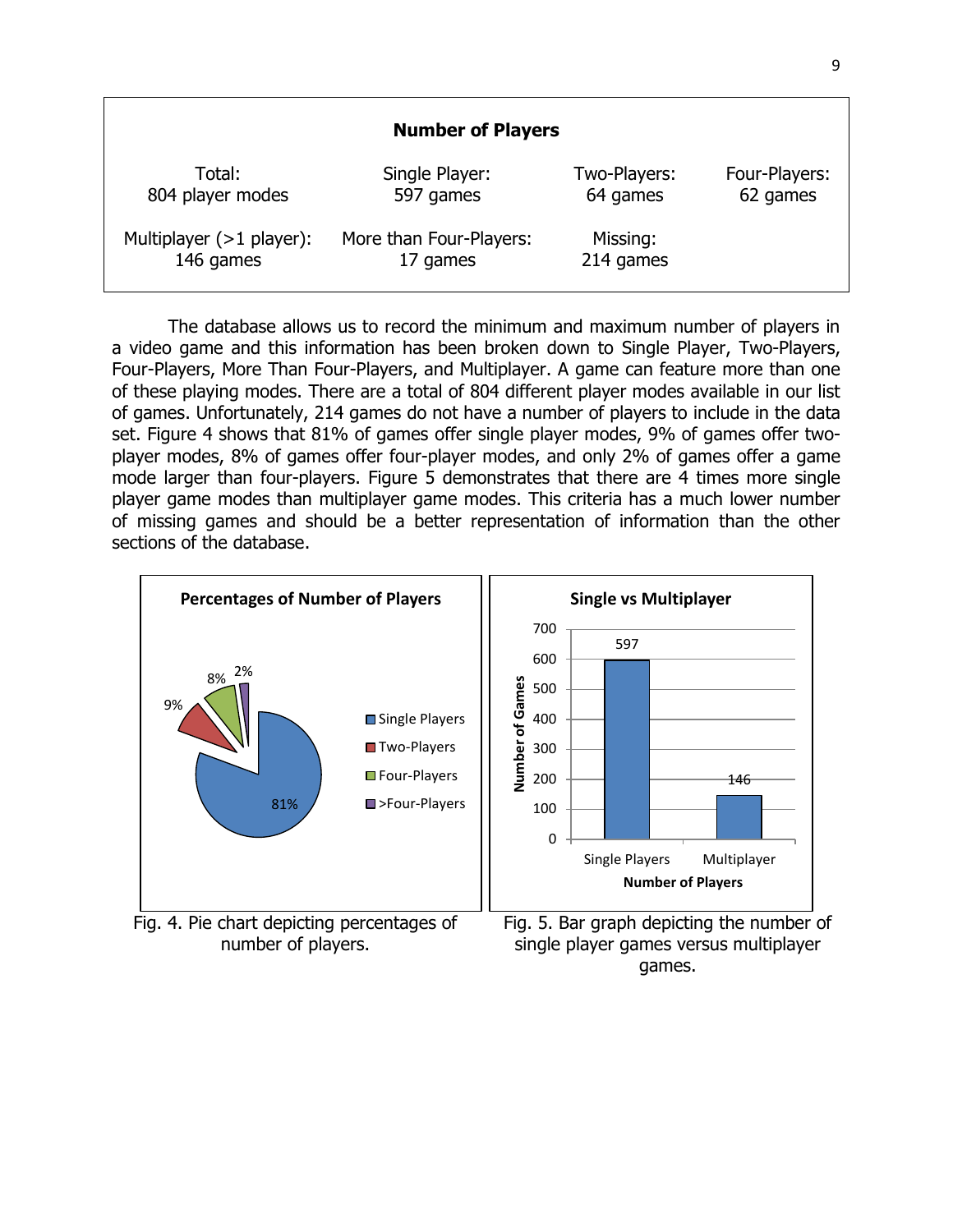| <b>Types of Play</b> |                   |
|----------------------|-------------------|
| Total:               | Most:             |
| 1021 games           | Local Play (956)  |
| # of types of play:  | Least:            |
| 4 types              | Co-op Play $(16)$ |

Type of play refers to how players physically play these games. The four types of play are Local, Online, Competitive, and Co-op. The database requires to select at least one option from this category to confirm its entry. Local Play is the default entry for this field as almost all videogames will require a player to play locally on a given platform. Online Play refers to the ability to play a game with Internet capabilities. Competitive Play is where players are playing against one another and its opposing type is Co-op Play which means players are playing with one another to move further in the game. A game can offer more than one type of play. As our most completed section, there is a total of 1021 games that have a type of play link. Figure 6 is a pie chart depicting the distribution of types of plays from all the games in the database. The most type of play is Local Play (956) and the least type of play is Co-op Play (16). There are 8 times more locally played game type options than online play and there are a little more than 2 times more competitive playing games than co-op playing games.



Fig. 6. Pie chart depicting percentages of types of play.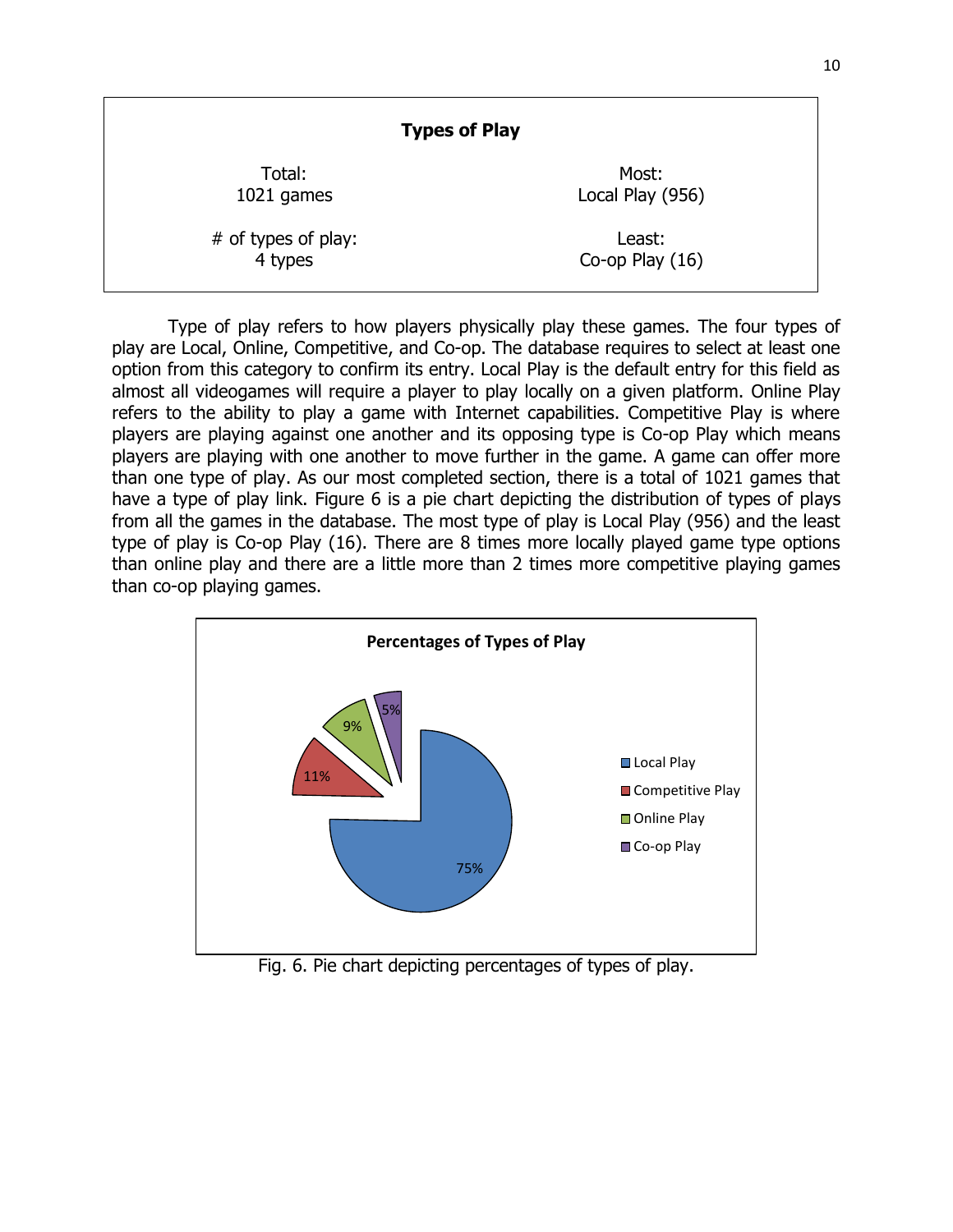|                       | <b>Game Engines</b>   |                                                                                |
|-----------------------|-----------------------|--------------------------------------------------------------------------------|
| Total:<br>91 games    | Most:<br>Unity $(31)$ | Least:<br>Irrlich, Multimedia Fusion,<br>Python, RPG Maker, txtr,<br>UGAGS (1) |
| $#$ of engines:<br>20 | Missing:<br>929 games |                                                                                |

A game engine is the primary development tool used for the creation of the work. While numerous tools are used in the creation of a videogame, this field is used for the primary tool of creation. There are a total of 20 different engines (see Appendix A for a full list, p.18) and only 91 games in the database have an engine linked to it; 929 games are missing a game engine link. The game engine that has appeared the most is Unity (31), followed by Twine, and a 3-way tie between Construct, Flash and GameMaker Studio (1). Figure 7 shows the top 10 game engines recorded in our database. Some games are much more easily identifiable as certain game engines appear to be reflective on the type of games that are made, like interactive fictions with Twine or visual novels with Ren'Py. Information on the type of game engine used is not as readily available as other categories because the game making process is not a common advertisement feature that is often found on developers' websites.



Fig. 7. Bar graph depicting the top 10 game engines.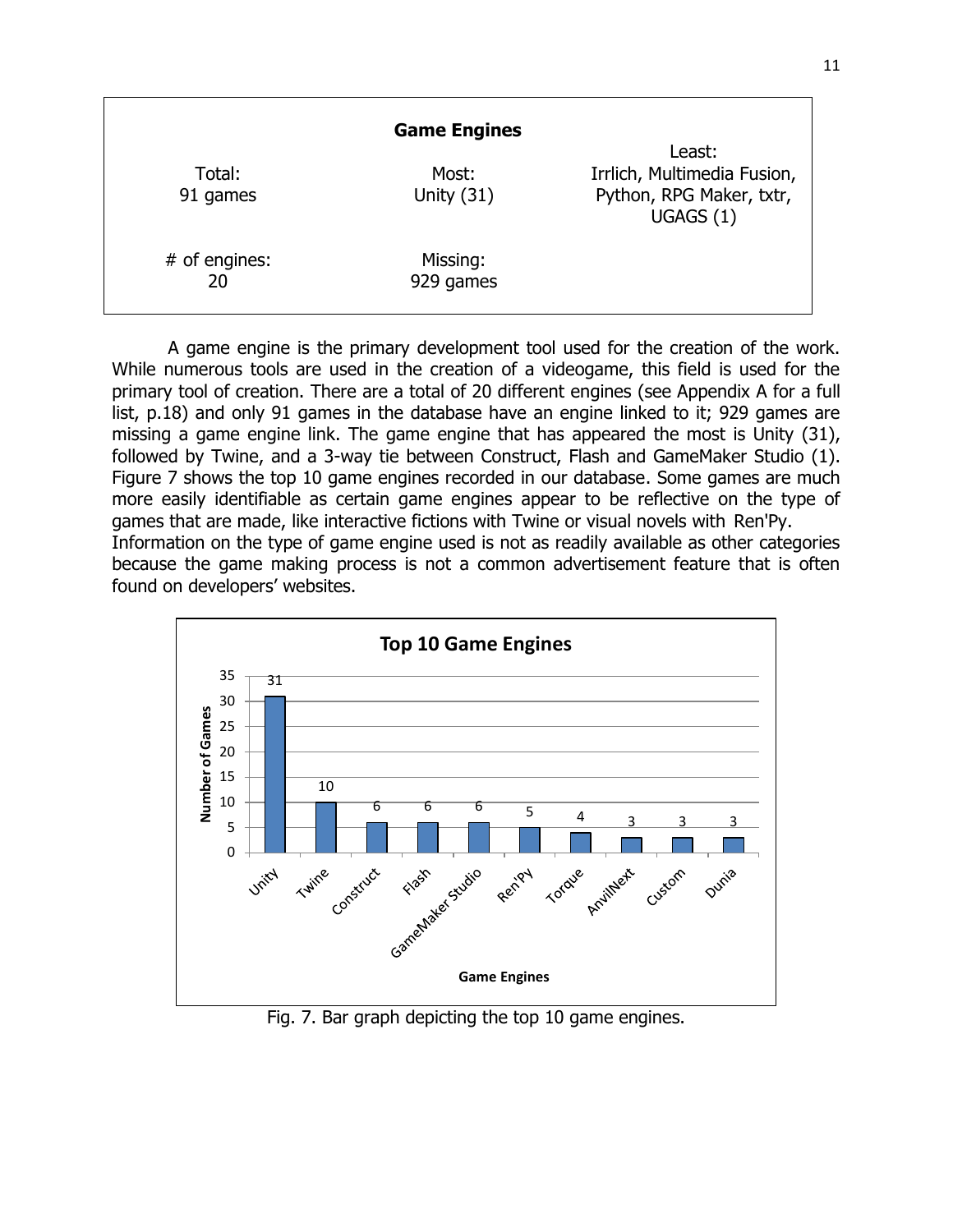| <b>Distribution Channels and Methods</b> |                                   |                                                                                               |                        |
|------------------------------------------|-----------------------------------|-----------------------------------------------------------------------------------------------|------------------------|
| Total:<br>425 games                      | Most:<br>itch.io $(86)$           | Least:<br>Dropbox, Free World Group,<br>Indiebox, Max Games,<br>MediaFire, Nintendo eShop (1) | $#$ of channels:<br>29 |
| Digital Distribution:<br>813             | <b>Retail Distribution:</b><br>31 | Digital and Retail:<br>48                                                                     | Missing:<br>711 games  |

Distribution Channels and Methods are ways that games are made available to purchase and play from. There are 425 games that are labelled with 29 of our different channel options (see Appendix A for the full list, p.18). Developers can offer more than one type of distribution channel. The most popular distribution channel is itch.io (86) with our least popular distribution channels are Dropbox, Free World Group, Indiebox, Max Games, MediaFire, and the Nintendo eShop (1). The bar graph in Figure 8 shows that games are 26 times more likely to be accessed through digital distribution rather than retail distribution. We are missing 711 games with distribution labels, and however, it should be noted that our list of distribution channels do not include retail stores. Figure 9 tells us that 60% of games are distributed for personal computers, 29% are available on mobile devices, and only 11% of games are distributed through consoles.



Fig. 8. Bar graph comparing digital and retail distribution practices.



Fig. 9. Pie chart depicting the percentage of games accessed through computers, mobile devices and consoles.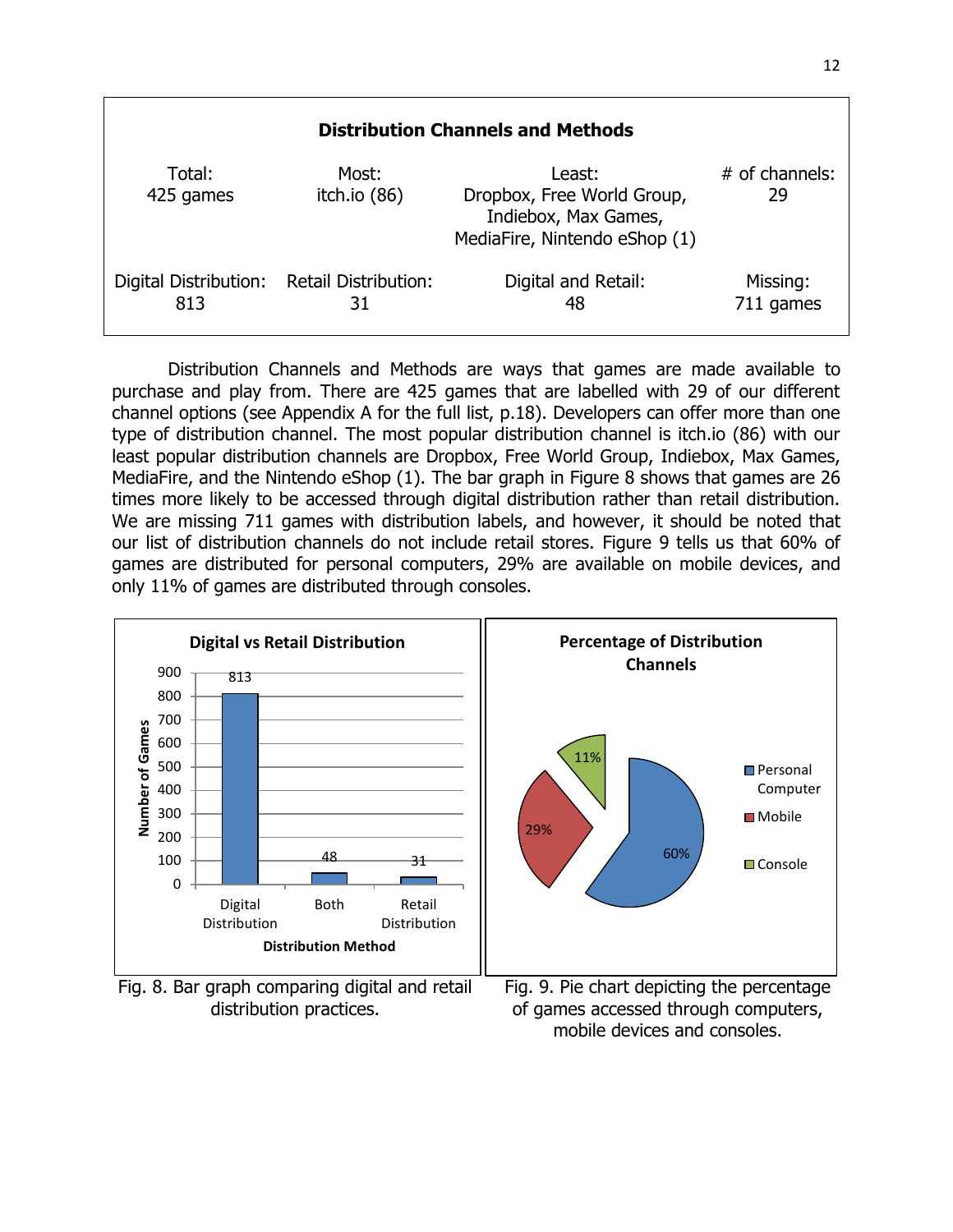|                         | <b>Platforms</b>          |                                             |
|-------------------------|---------------------------|---------------------------------------------|
| Total:<br>804 platforms | Most:<br>Windows (153)    | Least:<br>Custom & Nintendo<br>GameCube (0) |
| # of platforms:<br>24   | Missing tag:<br>606 games |                                             |

A platform is defined as a computing system of any sort upon which further computing development can be done. This can include both hardware and software platforms. There are a total of 804 different platforms that games are being offered to play on. Developers can offer more than one type of platform to play their games with. The database offers 24 different platforms to choose from (see Appendix A for the full list, p.18). There are 606 games with unconfirmed platform options. The most popular platform that games are played on is Windows (153) and the least popular is a tie between Custom and the Nintendo GameCube (0). Figure 10 shows that nearly 50% of games are played on the computer, which is attributed to a mix of Windows, Mac, and Browser-based games. Mobile devices fall slightly behind, amassing 36% of all games on the iPhone, iPad, iPod, and Android devices. Consoles take last place with only 15% of games made available on the three major consoles: Sony PlayStation 4, Microsoft Xbox One, and the Nintendo Wii U and all their predecessors.



Fig. 10. Pie chart depicting the percentage of games played on computers, mobile devices and consoles.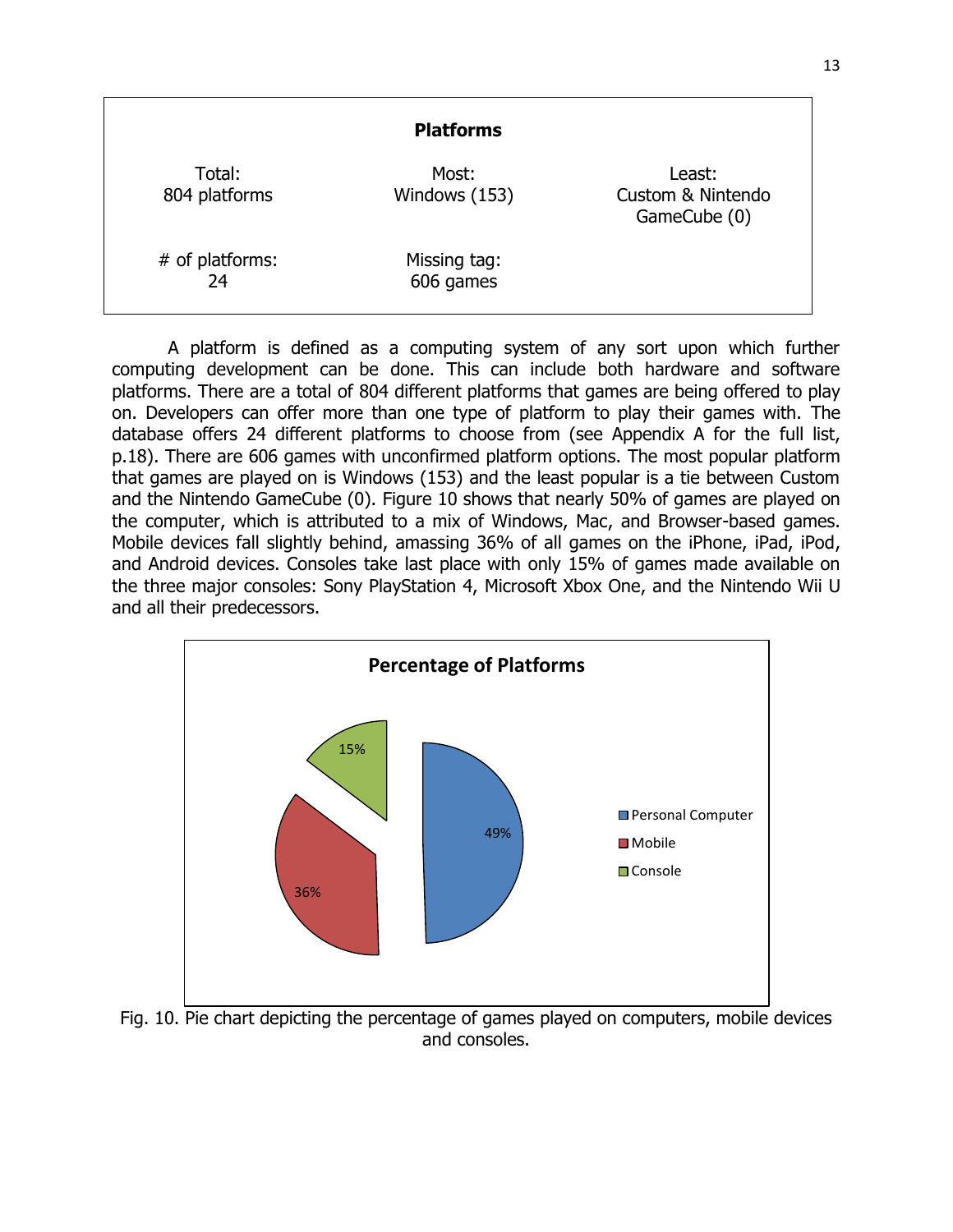|                          | <b>Pay Model</b>      |                          |
|--------------------------|-----------------------|--------------------------|
| Total:<br>416 pay models | Most:<br>Free (256)   | Least:<br>Free Trial (5) |
| # of pay models:         | Missing:<br>642 games |                          |

14

Pay models are varied between games and are more than just "for free" vs "to pay for". Our database offers 7 different kinds of pay models. Many creators offer differing levels of free-play, such as with free trials, ad-enabling or free-to-play services with chargeable bonus features, functions and/or virtual goods. Also, another pay service that creators offer is through donations. There are a total of 416 pay models that have been made available with the games in the database. However, 642 games are missing their available pay models. Figure 11 depicts the distribution of differing pay models. The most popular pay model is none at all, with 62% of games made Free-to-Play. The least popular pay model offered is Free Trial, only representing 1% of games. These results can be compared with the different kinds of distribution channels offered. Once information is more accurately filled out, we can start seeing the pay model distribution per distribution channel per platform.

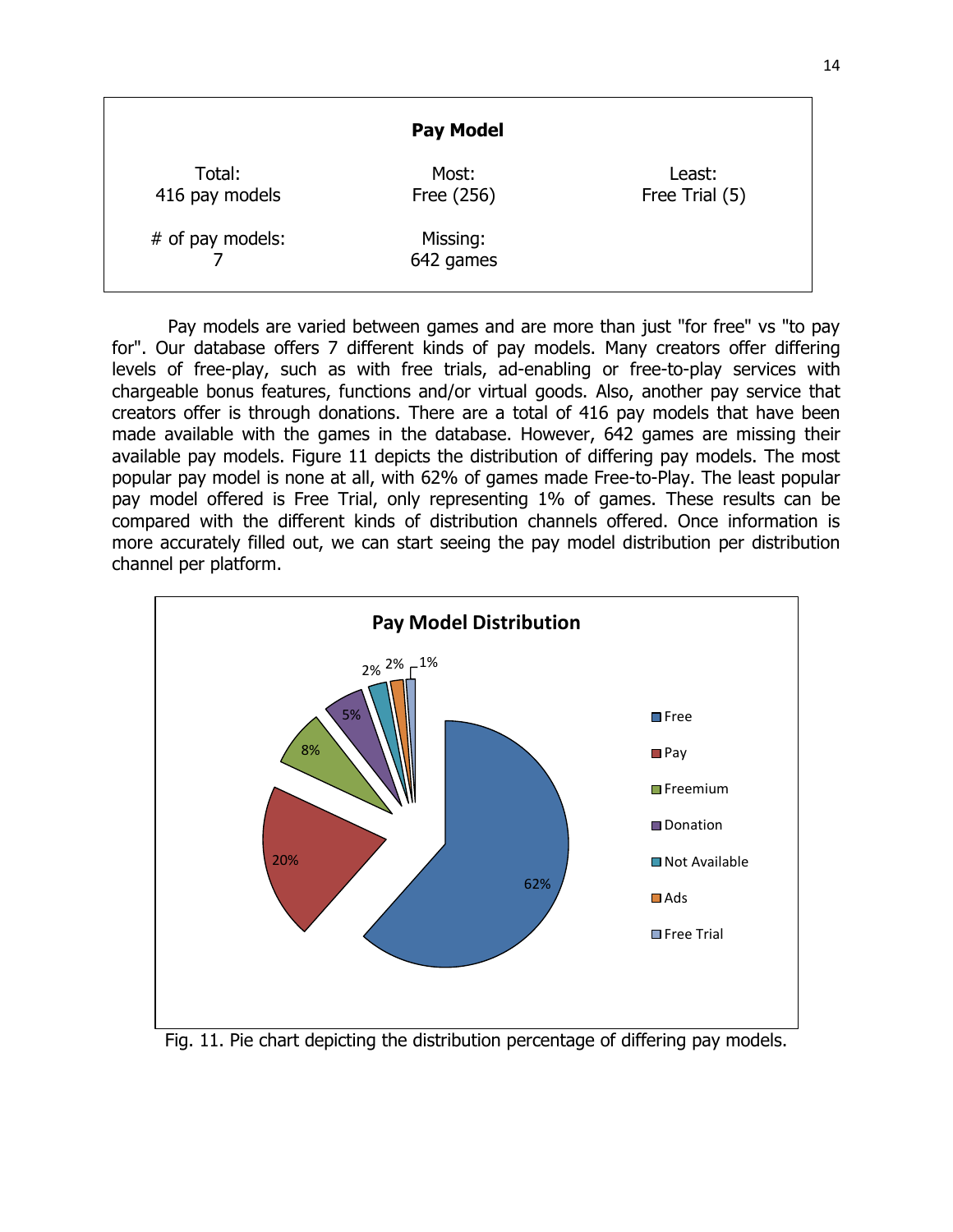#### Tagging System

The main feature of our database is the tagging system. Ideally, users will be able to filter down to games that have a specific combination of tags in which they are most interested in. Users can also use the tagging system to explore games of unusual combinations, in hopes to find quirky, odds-and-ends-type games. Each game is tagged under the following categories: genres, styles, communities, awards, and themes. The full list of tags can be found in Appendix A on page 18. All games can have more than one tag. It should be noted that this is not an absolute list of possible tags as we hope to add more when more games are entered into the database. Most games will generally have more than one tag under each category, as many of them go hand-in-hand with certain terms. However, we hope that, more interestingly, tags can be contradictive through the endeavour of creator expression, creativity, and breakthrough. The following section will go through all the tags except for awards. Awards have proven to be more difficult to effectively record with our current entry format and further, a very small number of games have awards tagged to them. As a result, the data is incomplete and will be omitted in this initial report.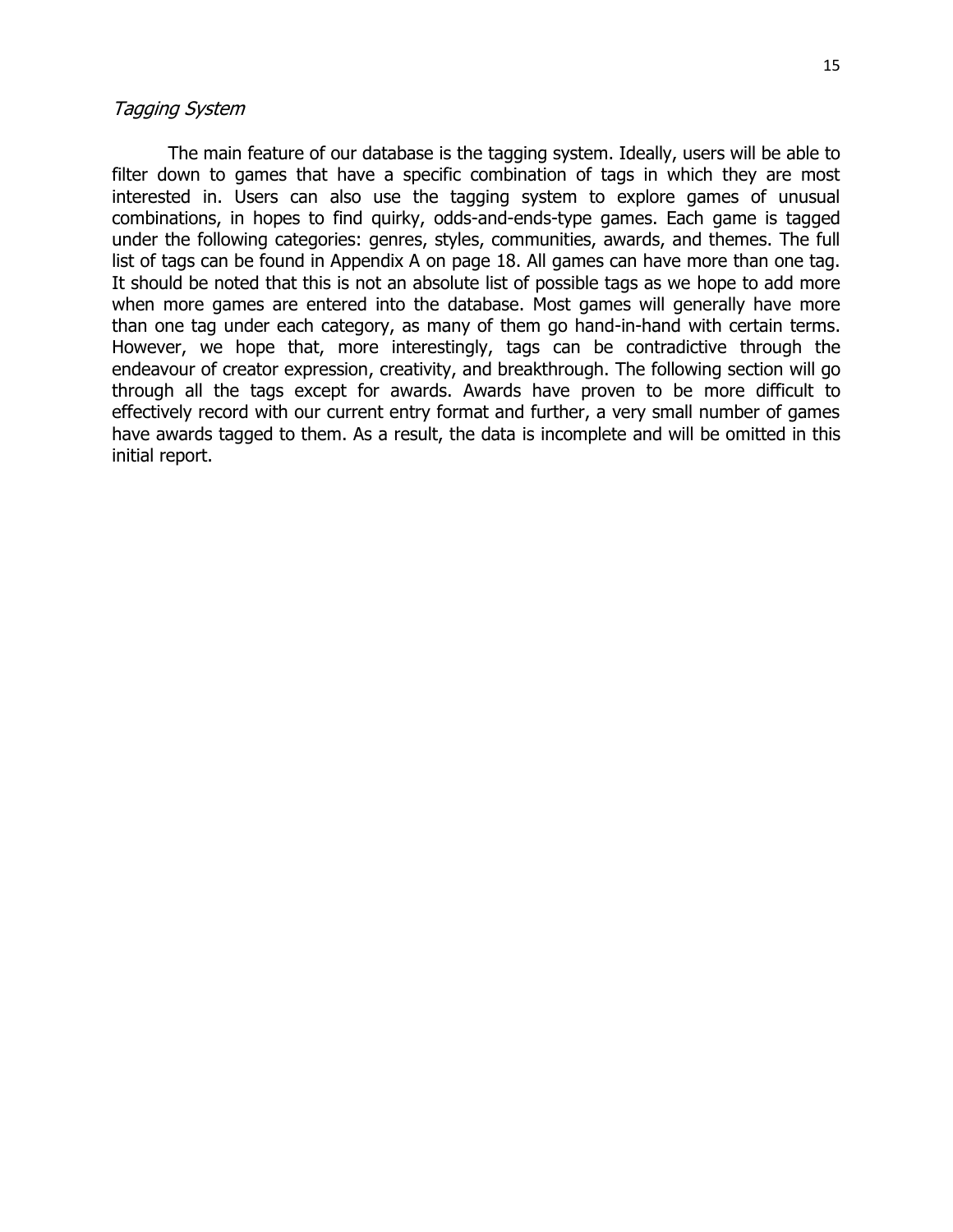|                      | <b>Genres</b>             |                   |
|----------------------|---------------------------|-------------------|
| Total:<br>790 tags   | Most:<br>Action (118)     | Least:<br>MMO (0) |
| $#$ of genres:<br>36 | Missing tag:<br>590 games |                   |

A videogame genre is reflective on its general type of game play and can be a combination of different genres. Our database currently has 36 different genre tags in which users can choose from (see Appendix A for the full list, p.18). There are a total of 790 tags used on our games list, with our most popular genre tag being Action (118) and our least popular being MMO (Mass Multiplayer Online) (0). However, there are 590 games that are missing a genre tag and are therefore unaccounted for. Figure 12 shows the 8 most popular and least popular game genres pulled from the database.



Fig. 12. Bar graphs depicting the top 5 and bottom 5 game genres.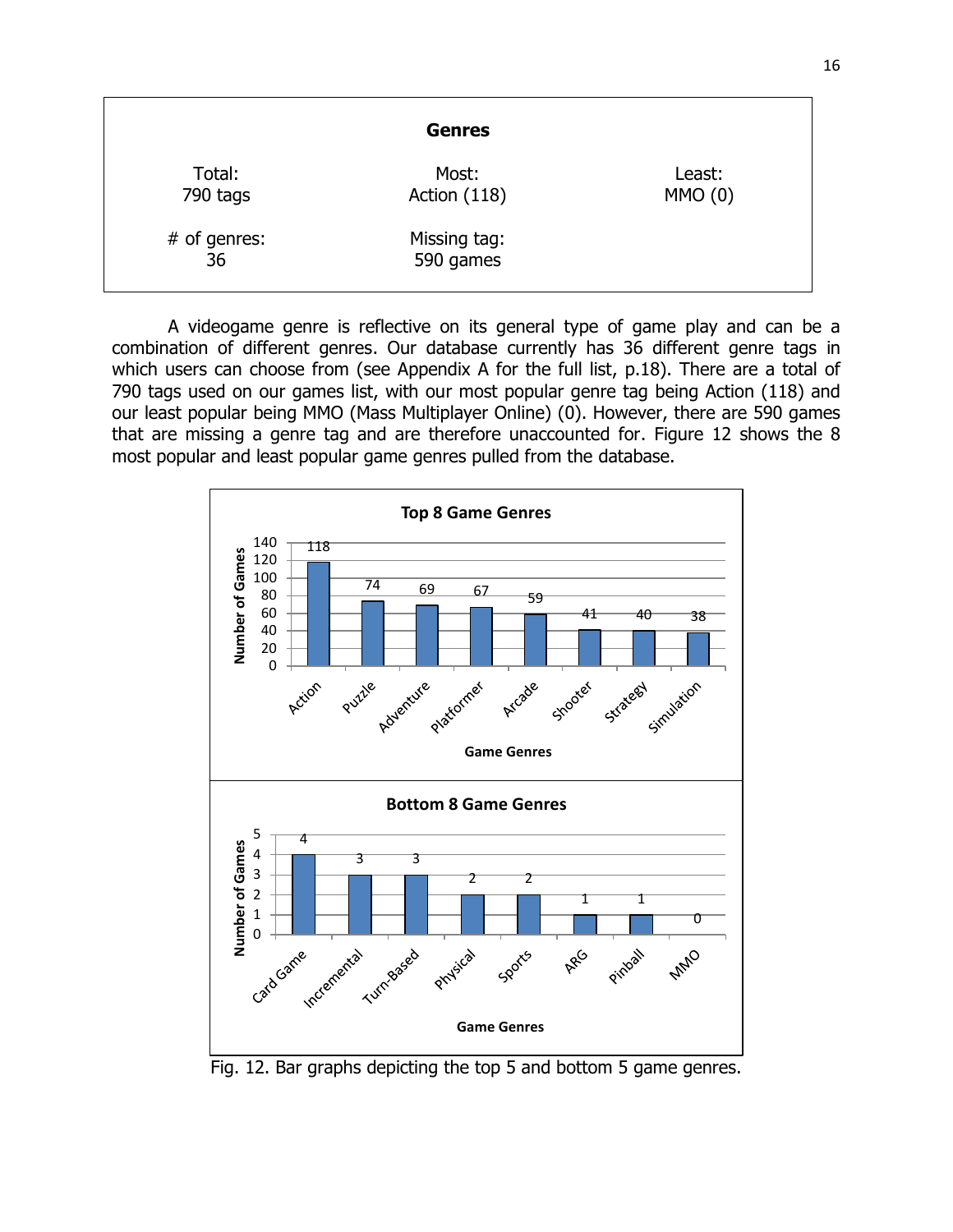|                    | <b>Styles</b>             |                                  |
|--------------------|---------------------------|----------------------------------|
| Total:<br>394 tags | Most:<br>2D (128)         | Least:<br>Audio & Papercraft (0) |
| # of styles:<br>15 | Missing tag:<br>778 games |                                  |

A videogame style is reflective on its visual appearance and artistic design. Our database has a total of 15 different styles (see Appendix A for a full list, p.18). There are 394 different style tags that have been selected and more than one style can be tagged onto a game. The most popular style is 2D (128) and the least popular style is a tie between Audio and Papercraft (0). In this tag, 778 games are missing a style. Figure 13 shows the 5 most popular and least popular game styles pulled from the database.



Fig. 13. Bar graphs depicting the top 5 and bottom 5 game styles.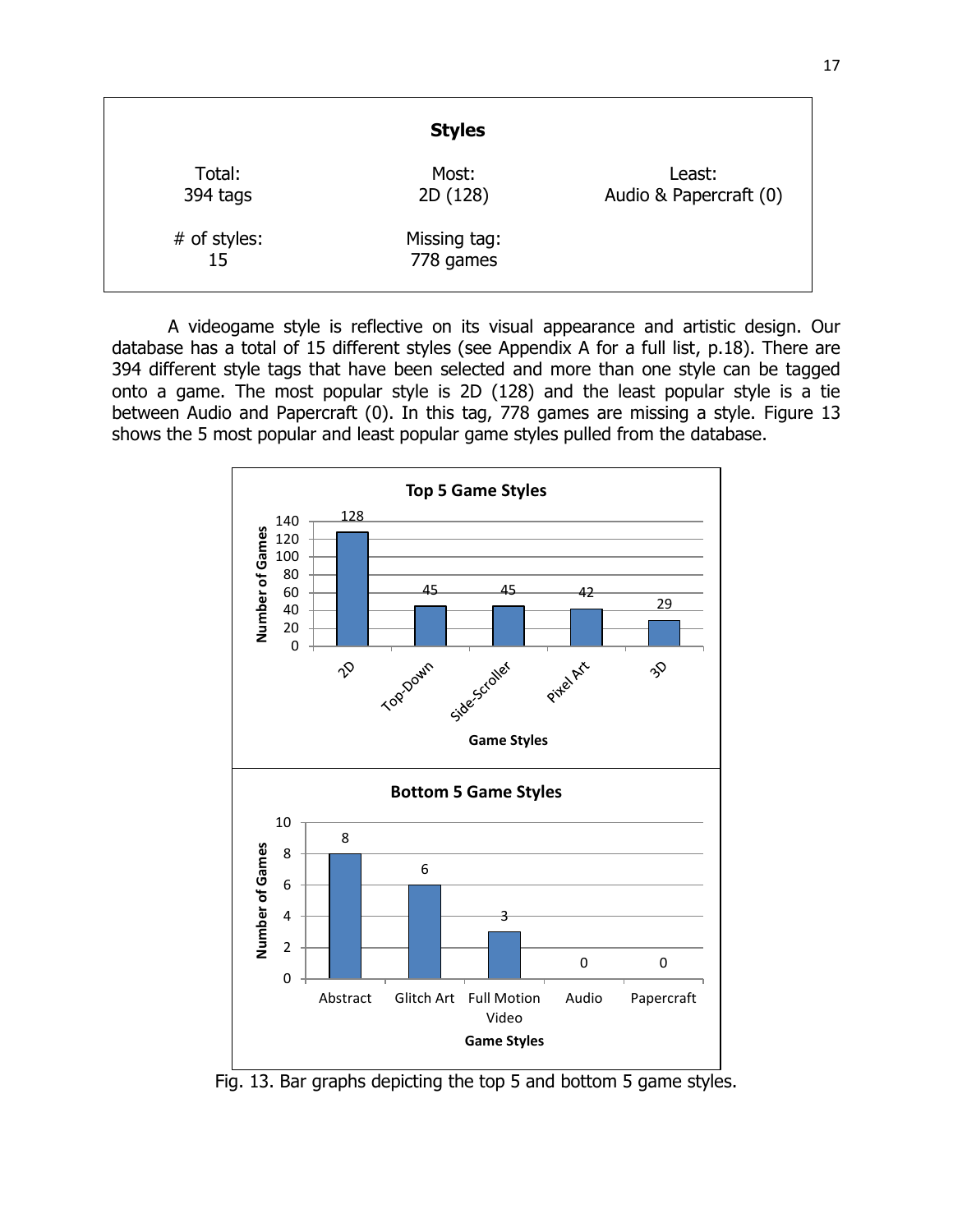| <b>Communities</b>        |                           |                                                                               |
|---------------------------|---------------------------|-------------------------------------------------------------------------------|
| Total:<br>376 tags        | Most:<br>TOJam (166)      | Least:<br>Fan Game, Torontron, Regions:<br>Hamilton, Markham, Mississauga (0) |
| $#$ of communities:<br>21 | Missing tag:<br>751 games |                                                                               |

The communities tag is unique to groups that creators identify with, whether it is geographically driven, identity based, or as part of a larger collective. A total of 376 community tags have selected. The database has a total of 21 different communities to choose from (see Appendix A for the full list, p.18) and games can be made from more than one community. The most popular tag so far are games made from TOJam (166) and the least popular tag are Fan-made and Torontron games as well as games made from Hamilton, Markham, and Mississauga (0) which are all regions of the GTA. A total of 751 games are missing a communities tag. Figure 14 is a bar graph depicting all the communities that are tagged to a game.



Fig. 14. Bar graph depicting the main communities in Toronto.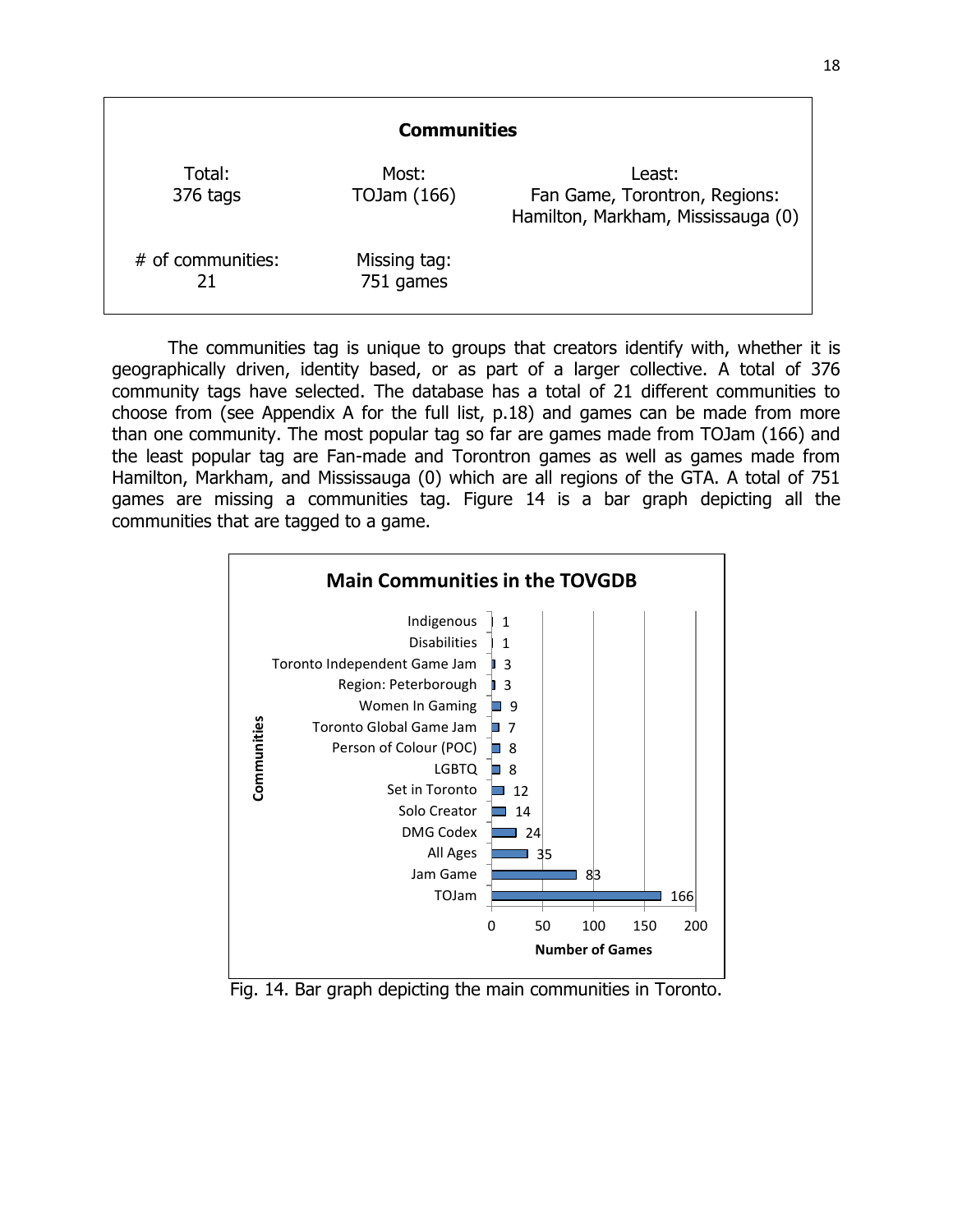| <b>Themes</b>        |                               |                                 |  |  |
|----------------------|-------------------------------|---------------------------------|--|--|
| Total:<br>338 tags   | Most:<br>Science Fiction (42) | Least:<br>Sports & Newsgame (1) |  |  |
| $#$ of themes:<br>21 | Missing tag:<br>809 games     |                                 |  |  |

A videogame theme is reflective on its particular scene and ambience. Our database has a total of 21 different themes (see Appendix A for a full list, p.18). There are 338 different theme tags and more than one theme can be tagged onto a game. The most popular theme is Science Fiction (42) and the least popular theme is a tie between Sports and Newsgame (1).There are 809 games that are missing a theme tag. Figure 15 shows the 5 most popular and least popular game themes pulled from the database.



Fig. 15. Bar graphs depicting the top 5 and bottom 5 game themes.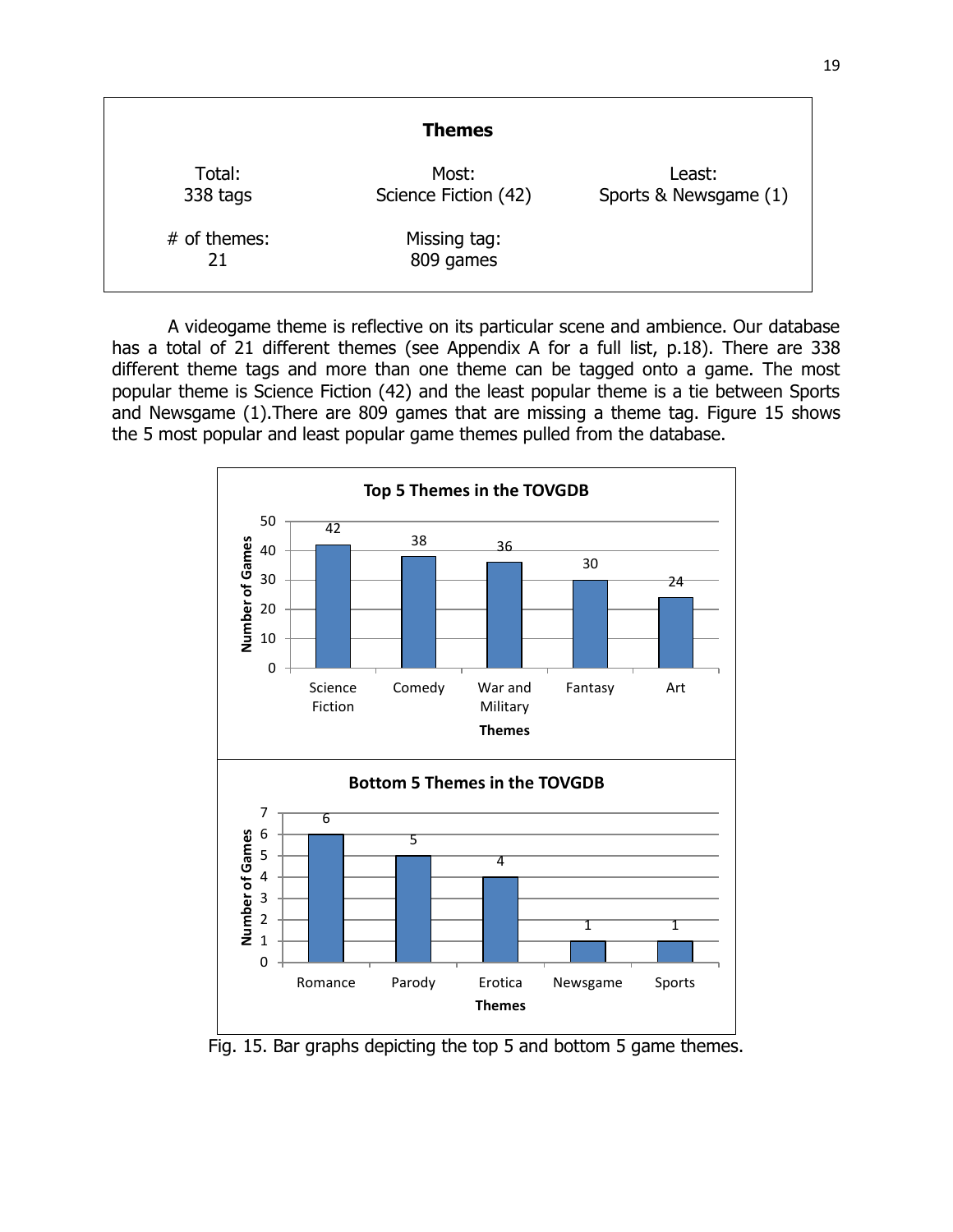# **Conclusions, Reflections, and the Future**

The Toronto Videogame Database has been a great tool to keep record, and keep alive, all of the growing talent that has come out of the Greater Toronto Area. It is both surprising and unsurprising to know that although we have reached our 1000 game goal, that there are many more games that are missing. We are not just looking to be another "Wiki" project, but we are looking to become one of the premier resources for exploration and experimentation with games. We hope to set a playful rivalry with like-minded organizations in Austin and New York by challenging them amass a similar type of resource. Our intent is to draw attention to the database and give a tangible product to show off Toronto's vibrant game culture.

We hope to move even further with this project and start creating sustainable means of maintaining the database. There are a few improvements and changes that could aid to the future development of this project. For instance, it would be helpful to have some infrastructure aimed towards developing a comprehensive backend that would help with extracting and analyzing of the data entered. This would be helpful on two fronts. The first would help to identify areas which we are having difficulty filling out. We would then be able to correct any errors or improve upon the section so that we can add as much information as we can in the most efficient way. The second reason would help if wanted to continue to produce meaning for the information we have gathered. We need to have better infrastructure to translate this information into useable data and a better visual on the kind of information being collected.

Another area that could use some improvement is our tagging system. Right now, it is a unique exploration tool for users who are narrowing down a specific game or users who want to find games with weird combinations. However, in addition to filtering tags that users are specifically looking for, we think it would help to implement a de-selection of categories so people can filter what they are not interested in. For example, if a user was not particularly interested in games that are adventure-based or science fiction themed, they could have the option to filter out all games with these tags. Not only would this greatly help users narrow down their searches, but it takes into consideration users' dislikes as additional options in order to explore games that might better suit their preferences.

Lastly, we think that the database should be an open-source resource that the community can contribute to by themselves. Although we might not be able to support biweekly volunteer data-entry sessions as we have in the past, we could mimic a game jamtype event to collaborate intensively on entering games into the database over a weekend, for example. As a long-term, sustainable method, we could create accessible forms that developers and publishers can access to input their own information with. This way we would be able to have not only accurate information but information that might not be readily available to research such as the type of game engine used.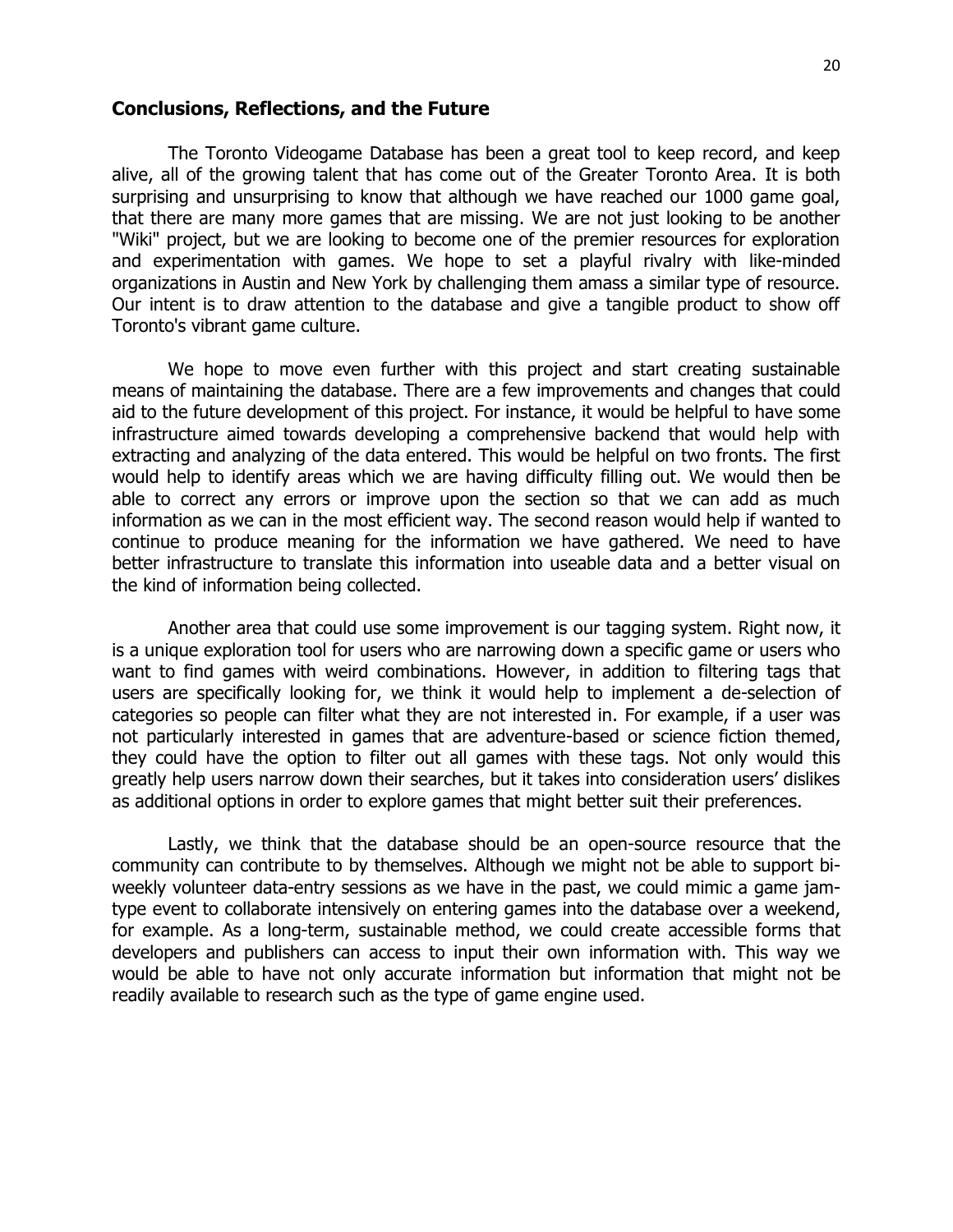| Engines:                       | <b>Distribution Channels</b> | Platforms:                  |
|--------------------------------|------------------------------|-----------------------------|
| <b>Adventure Game Studio</b>   | itch.io                      | Android                     |
| AnvilNext                      | iOS App Store                | <b>Browser</b>              |
| Construct                      | <b>Steam</b>                 | <b>Custom Platform</b>      |
| Custom                         | Google Play                  | Facebook                    |
| Dunia                          | Mac App Store                | <b>HTC Vive</b>             |
| Flash                          | Xbox Live                    | iPad                        |
| <b>Flixel</b>                  | <b>PlayStation Store</b>     | iPhone                      |
| <b>GameMaker Studio</b>        | <b>Download Links</b>        | iPod                        |
| <b>Independently Developed</b> | <b>Game Link</b>             | Linux                       |
| Game Engine                    | Amazon.com                   | Mac                         |
| Inform                         | Kongregate                   | Makey Makey                 |
| Irrlich Game Engine            | <b>Game Purchase Link</b>    | Nintendo DS                 |
| <b>Multimedia Fusion</b>       | Newgrounds                   | Nintendo GameCube           |
| PICO-8                         | Capybara                     | <b>OUYA</b>                 |
| Processing                     | Desura                       | PlayStation 3               |
| Python                         | GamersGate                   | <b>PlayStation 4</b>        |
| Ren'Py                         | Humble Bundle                | <b>PlayStation Portable</b> |
| <b>RPG Maker</b>               | Amazon.ca                    | <b>PlayStation Vita</b>     |
| Stencyl                        | GOG.com                      | <b>PlayStation 2</b>        |
| Torque                         | Xbox One                     | Wii U                       |
| Twine                          | Gumroad                      | <b>Windows</b>              |
| <b>Txtr</b>                    | <b>OUYA</b>                  | <b>Xbox</b>                 |
| <b>UGAGS (Untold Graphic</b>   | <b>Windows Store</b>         | Xbox 360                    |
| Adventure Game System)         | Xbox 360                     | Xbox One                    |
| Unity                          | <b>Armor Games</b>           |                             |
| <b>Unreal Engine</b>           | <b>Dropbox</b>               |                             |
| <b>XNA</b>                     | Free World Group             |                             |
|                                | Indiebox                     |                             |
|                                | Max Games                    |                             |
|                                | MediaFire                    |                             |
|                                | Nintendo eShop               |                             |
|                                |                              |                             |
|                                |                              |                             |
|                                |                              |                             |
|                                |                              |                             |
|                                |                              |                             |
|                                |                              |                             |
|                                |                              |                             |
|                                |                              |                             |
|                                |                              |                             |
|                                |                              |                             |